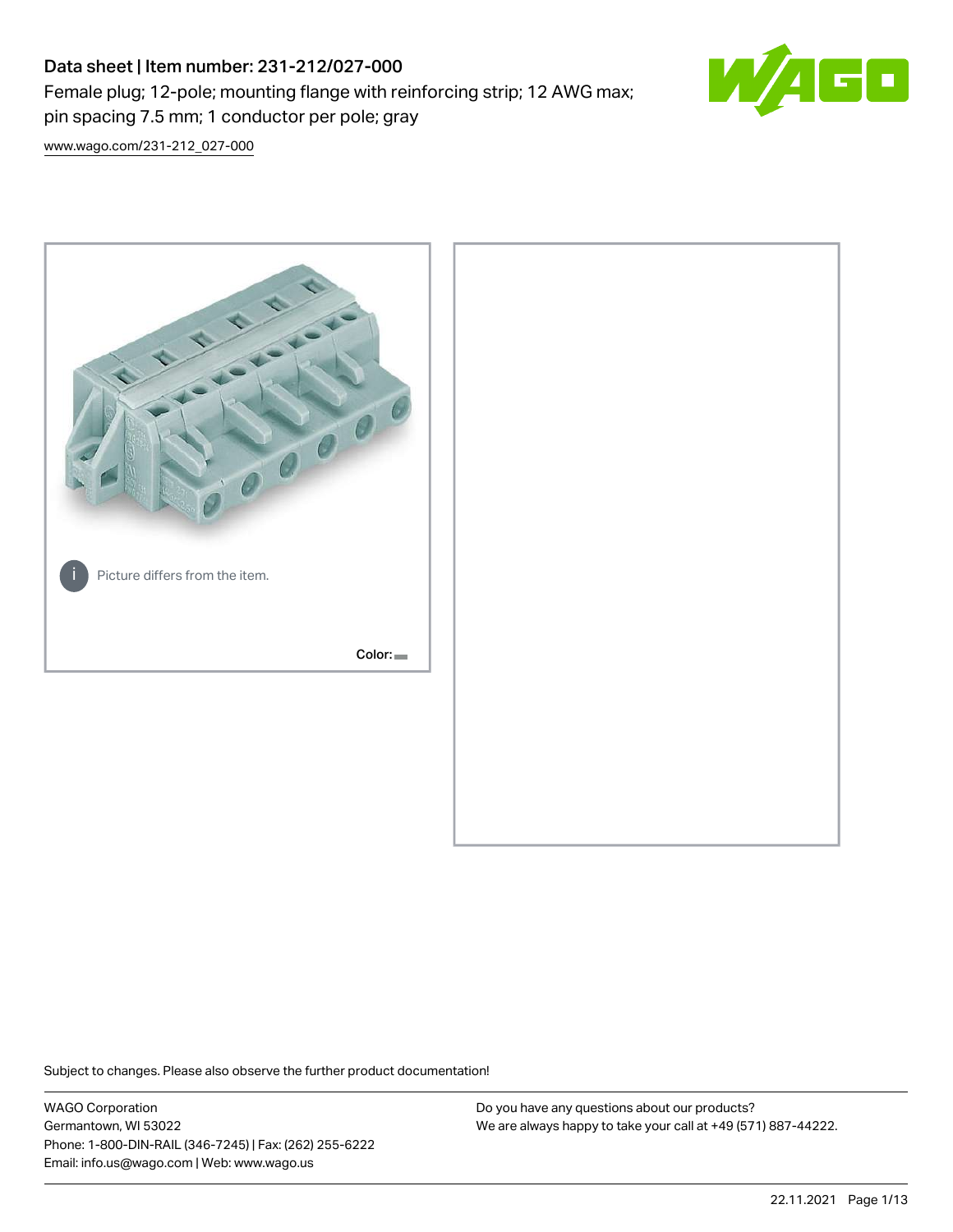



 $L =$  (pole no.  $-1$ ) x pin spacing + 5 mm

 $L_1 = L + 3$  mm

 $L_2 = L + 8.8$  mm

 $L_3 = L + 14.8$  mm

2- to 3-pole female connectors – one latch only

### Item description

■ Universal connection for all conductor types

Subject to changes. Please also observe the further product documentation!

WAGO Corporation Germantown, WI 53022 Phone: 1-800-DIN-RAIL (346-7245) | Fax: (262) 255-6222 Email: info.us@wago.com | Web: www.wago.us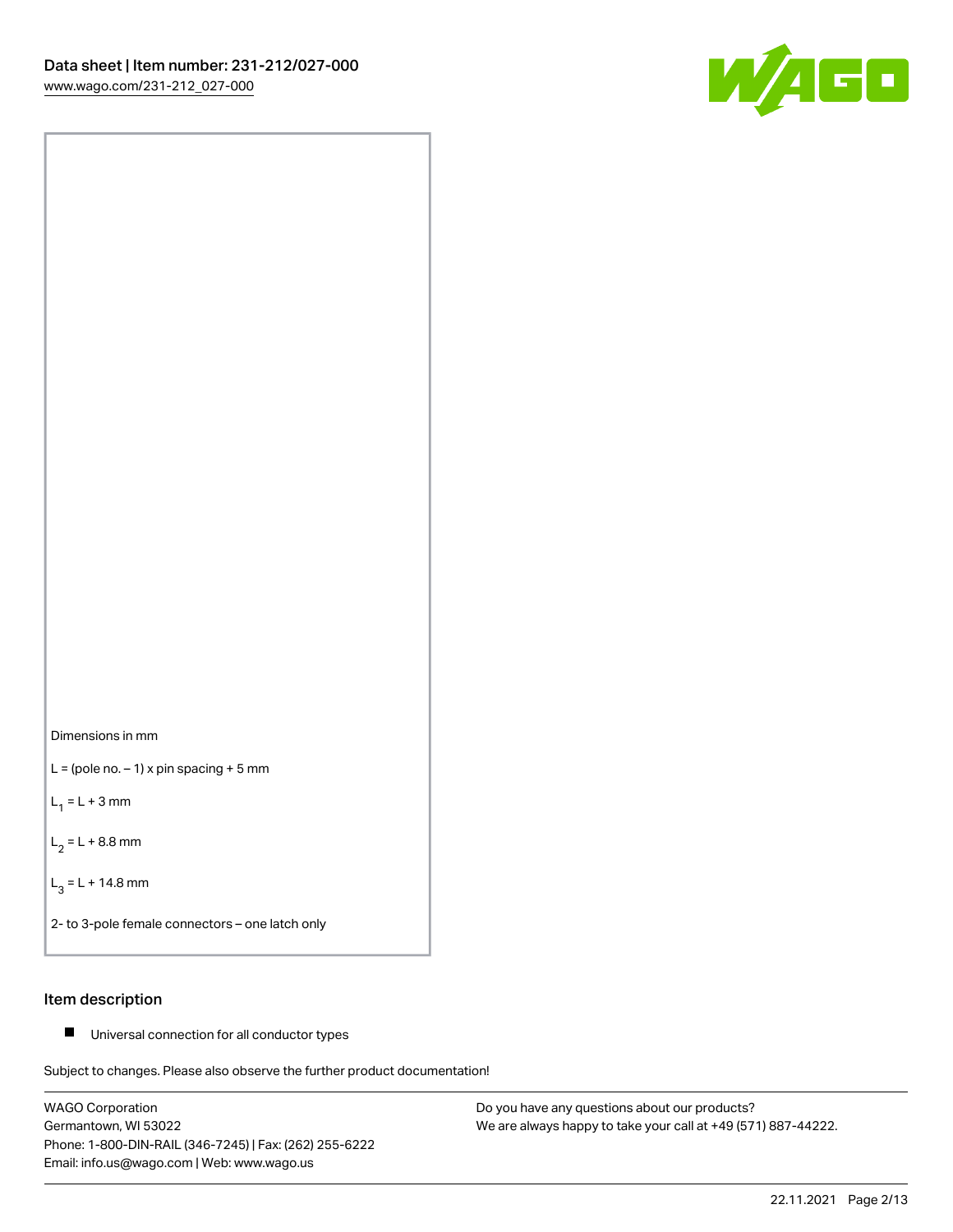

- $\blacksquare$ Easy cable pre-assembly and on-unit wiring via vertical and horizontal CAGE CLAMP<sup>®</sup> actuation
- $\blacksquare$ Integrated test ports
- $\blacksquare$ With coding fingers

## Data

| Safety information 1 | The MCS-MULTI CONNECTION SYSTEM includes connectors<br>without breaking capacity in accordance with DIN EN 61984. When<br>used as intended, these connectors must not be connected<br>/disconnected when live or under load. The circuit design should<br>ensure header pins, which can be touched, are not live when<br>unmated. |
|----------------------|-----------------------------------------------------------------------------------------------------------------------------------------------------------------------------------------------------------------------------------------------------------------------------------------------------------------------------------|
| Variants:            | Gold-plated or partially gold-plated contact surfaces<br>Other versions (or variants) can be requested from WAGO Sales or<br>configured at https://configurator.wago.com/                                                                                                                                                         |

### Electrical data

### IEC Approvals

| Ratings per                 | IEC/EN 60664-1                                                        |
|-----------------------------|-----------------------------------------------------------------------|
| Rated voltage (III / 3)     | 500 V                                                                 |
| Rated surge voltage (III/3) | 6 <sub>k</sub> V                                                      |
| Rated voltage (III/2)       | 630 V                                                                 |
| Rated surge voltage (III/2) | 6 kV                                                                  |
| Nominal voltage (II/2)      | 1000V                                                                 |
| Rated surge voltage (II/2)  | 6 kV                                                                  |
| Rated current               | 16A                                                                   |
| Legend (ratings)            | $(III / 2)$ $\triangle$ Overvoltage category III / Pollution degree 2 |

### UL Approvals

| Approvals per                  | UL 1059 |
|--------------------------------|---------|
| Rated voltage UL (Use Group B) | 300 V   |
| Rated current UL (Use Group B) | 15 A    |
| Rated voltage UL (Use Group D) | 300 V   |
| Rated current UL (Use Group D) | 10 A    |

| <b>WAGO Corporation</b>                                | Do you have any questions about our products?                 |
|--------------------------------------------------------|---------------------------------------------------------------|
| Germantown, WI 53022                                   | We are always happy to take your call at +49 (571) 887-44222. |
| Phone: 1-800-DIN-RAIL (346-7245)   Fax: (262) 255-6222 |                                                               |
| Email: info.us@wago.com   Web: www.wago.us             |                                                               |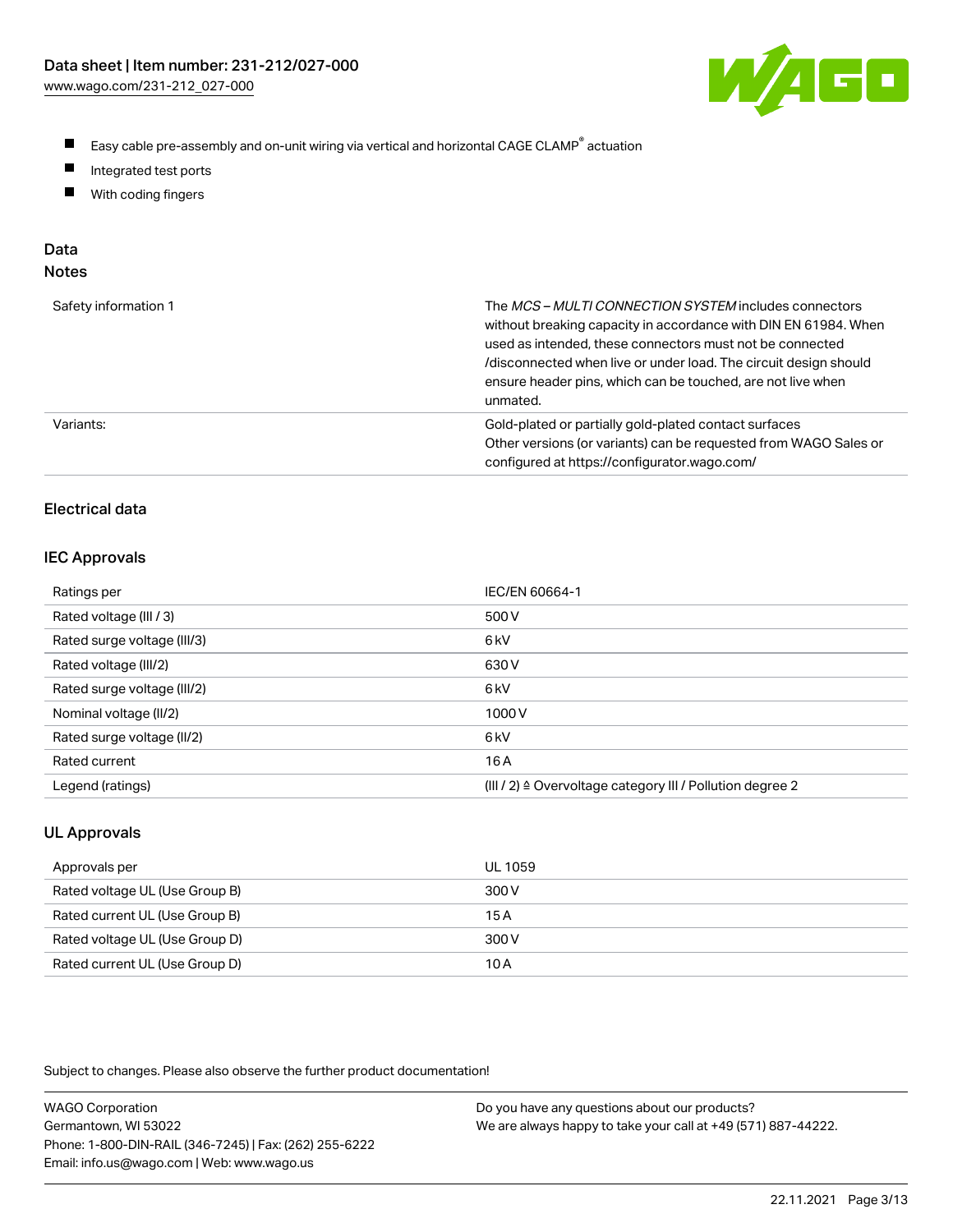

### Ratings per UL

| Rated voltage UL 1977 | 600 V |
|-----------------------|-------|
| Rated current UL 1977 | 1 L   |

### CSA Approvals

| Approvals per                   | CSA   |
|---------------------------------|-------|
| Rated voltage CSA (Use Group B) | 300 V |
| Rated current CSA (Use Group B) | 15 A  |
| Rated voltage CSA (Use Group D) | 300 V |
| Rated current CSA (Use Group D) | 10 A  |

### Connection data

| Total number of connection points |  |
|-----------------------------------|--|
| Total number of potentials        |  |
| Number of connection types        |  |
| Number of levels                  |  |

#### Connection 1

| Connection technology                             | CAGE CLAMP <sup>®</sup>                 |
|---------------------------------------------------|-----------------------------------------|
| Actuation type                                    | Operating tool                          |
| Solid conductor                                   | $0.082.5$ mm <sup>2</sup> / 28  12 AWG  |
| Fine-stranded conductor                           | $0.08$ 2.5 mm <sup>2</sup> / 28  12 AWG |
| Fine-stranded conductor; with insulated ferrule   | $0.251.5$ mm <sup>2</sup>               |
| Fine-stranded conductor; with uninsulated ferrule | $0.252.5$ mm <sup>2</sup>               |
| Strip length                                      | 89 mm / 0.31  0.35 inch                 |
| Number of poles                                   | 12                                      |
| Conductor entry direction to mating direction     | 0°                                      |

### Physical data

| Pin spacing | 7.5 mm / 0.295 inch   |
|-------------|-----------------------|
| Width       | 102.3 mm / 4.028 inch |
| Height      | 14.3 mm / 0.563 inch  |
| Depth       | 26.45 mm / 1.041 inch |

Subject to changes. Please also observe the further product documentation!

WAGO Corporation Germantown, WI 53022 Phone: 1-800-DIN-RAIL (346-7245) | Fax: (262) 255-6222 Email: info.us@wago.com | Web: www.wago.us Do you have any questions about our products? We are always happy to take your call at +49 (571) 887-44222.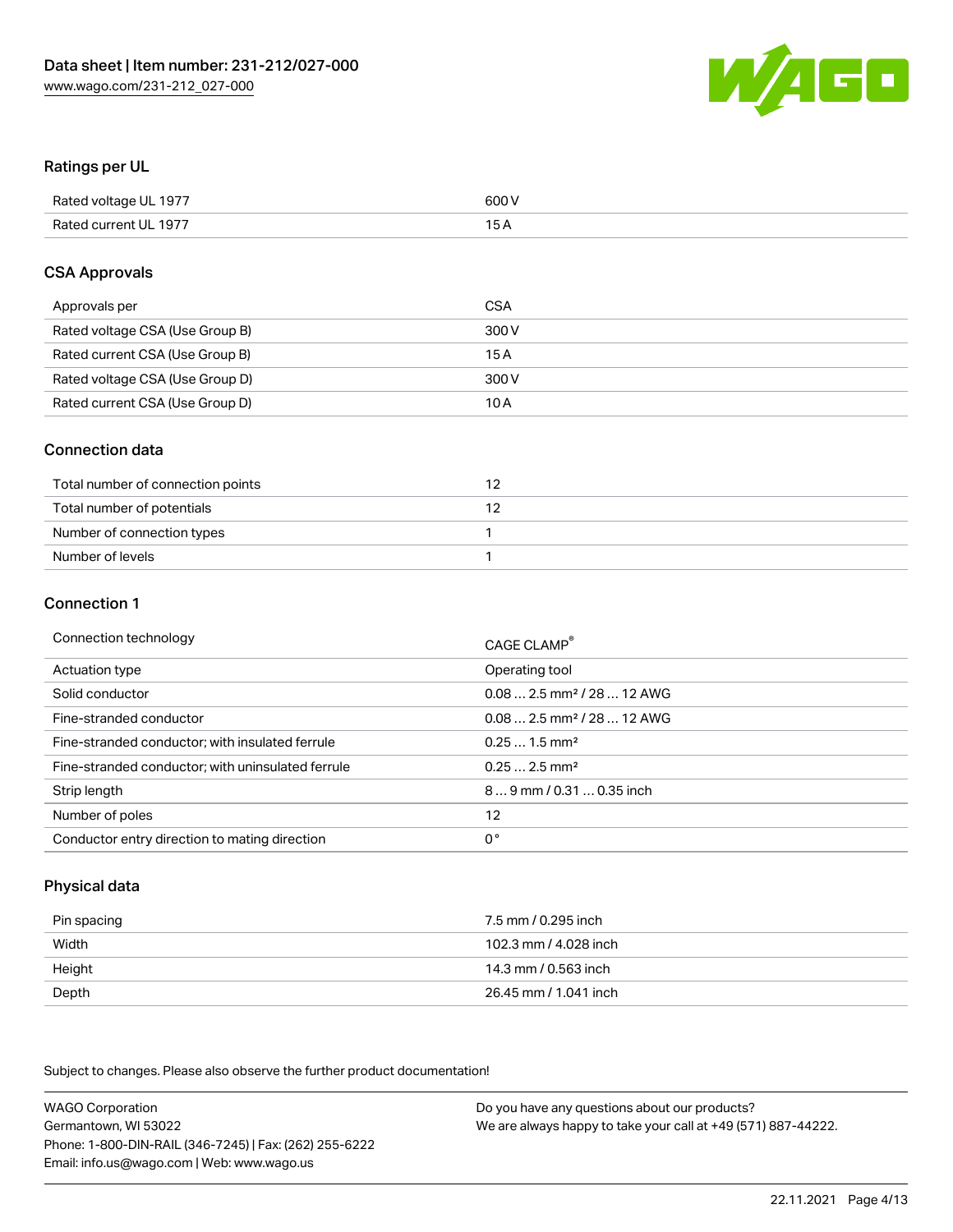

#### Mechanical data

| Mounting type           | Mounting flange       |
|-------------------------|-----------------------|
| Mounting type           | Feed-through mounting |
|                         | Panel mounting        |
| with reinforcing strips |                       |

### Plug-in connection

| Contact type (pluggable connector) | Female connector/socket |
|------------------------------------|-------------------------|
| Connector (connection type)        | for conductor           |
| Mismating protection               | No                      |
| Locking of plug-in connection      | Without                 |

#### Material data

| Color                       | gray                              |
|-----------------------------|-----------------------------------|
| Material group              |                                   |
| Insulation material         | Polyamide (PA66)                  |
| Flammability class per UL94 | V0                                |
| Clamping spring material    | Chrome nickel spring steel (CrNi) |
| Contact material            | Copper alloy                      |
| Contact plating             | tin-plated                        |
| Fire load                   | 0.45MJ                            |
| Weight                      | 26.2g                             |

### Environmental requirements

### Commercial data

| Product Group         | 3 (Multi Conn. System) |
|-----------------------|------------------------|
| PU (SPU)              | 10 Stück               |
| Packaging type        | box                    |
| Country of origin     | <b>DE</b>              |
| <b>GTIN</b>           | 4044918367486          |
| Customs tariff number | 8536694040             |

| <b>WAGO Corporation</b>                                | Do you have any questions about our products?                 |
|--------------------------------------------------------|---------------------------------------------------------------|
| Germantown, WI 53022                                   | We are always happy to take your call at +49 (571) 887-44222. |
| Phone: 1-800-DIN-RAIL (346-7245)   Fax: (262) 255-6222 |                                                               |
| Email: info.us@wago.com   Web: www.wago.us             |                                                               |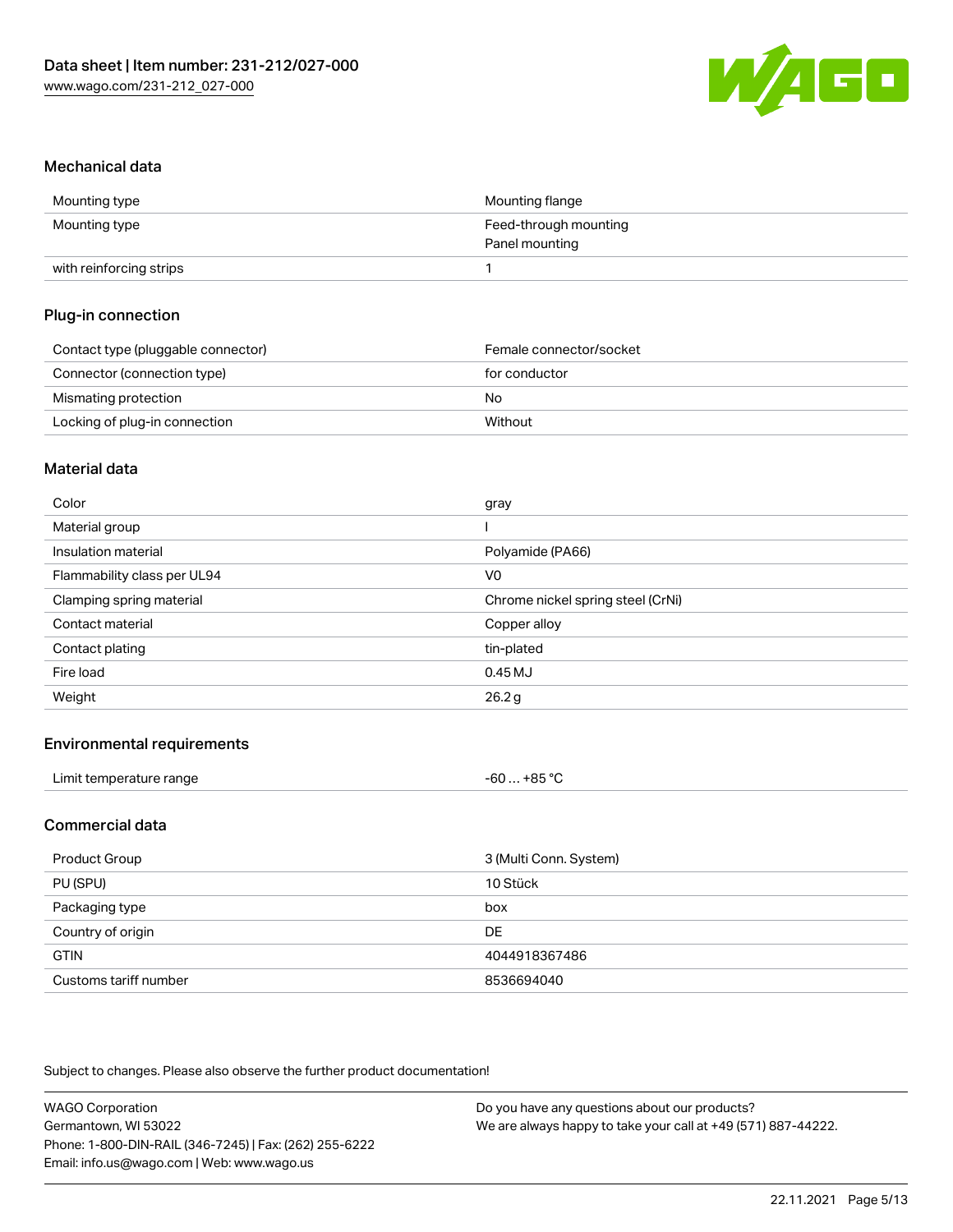

### Approvals / Certificates

#### Country specific Approvals

|                     |                                                     |                                 | Certificate |
|---------------------|-----------------------------------------------------|---------------------------------|-------------|
| Logo                | Approval                                            | <b>Additional Approval Text</b> | name        |
|                     | CВ<br><b>DEKRA Certification B.V.</b>               | IEC 61984                       | NL-39756    |
|                     | <b>CSA</b><br>DEKRA Certification B.V.              | C <sub>22.2</sub>               | 1466354     |
| EMA<br><b>INEUR</b> | <b>KEMA/KEUR</b><br><b>DEKRA Certification B.V.</b> | EN 61984                        | 2190761.01  |

#### Ship Approvals

|                          |                             |                                 | Certificate |
|--------------------------|-----------------------------|---------------------------------|-------------|
| Logo                     | Approval                    | <b>Additional Approval Text</b> | name        |
| ABS                      | <b>ABS</b>                  | $\overline{\phantom{0}}$        | $19 -$      |
|                          | American Bureau of Shipping |                                 | HG1869876-  |
|                          |                             |                                 | <b>PDA</b>  |
|                          |                             |                                 |             |
|                          | BV                          | <b>IEC 60998</b>                | 11915/D0    |
| Ŵ                        | Bureau Veritas S.A.         |                                 | BV          |
| <b>BUREAU</b><br>VERITAS |                             |                                 |             |

#### UL-Approvals

| Logo | Approval                             | <b>Additional Approval Text</b> | Certificate<br>name |
|------|--------------------------------------|---------------------------------|---------------------|
| 8    | UR<br>Underwriters Laboratories Inc. | <b>UL 1059</b>                  | E45172              |
| 8.   | UR<br>Underwriters Laboratories Inc. | <b>UL 1977</b>                  | E45171              |

| <b>WAGO Corporation</b>                                | Do you have any questions about our products?                 |
|--------------------------------------------------------|---------------------------------------------------------------|
| Germantown, WI 53022                                   | We are always happy to take your call at +49 (571) 887-44222. |
| Phone: 1-800-DIN-RAIL (346-7245)   Fax: (262) 255-6222 |                                                               |
| Email: info.us@wago.com   Web: www.wago.us             |                                                               |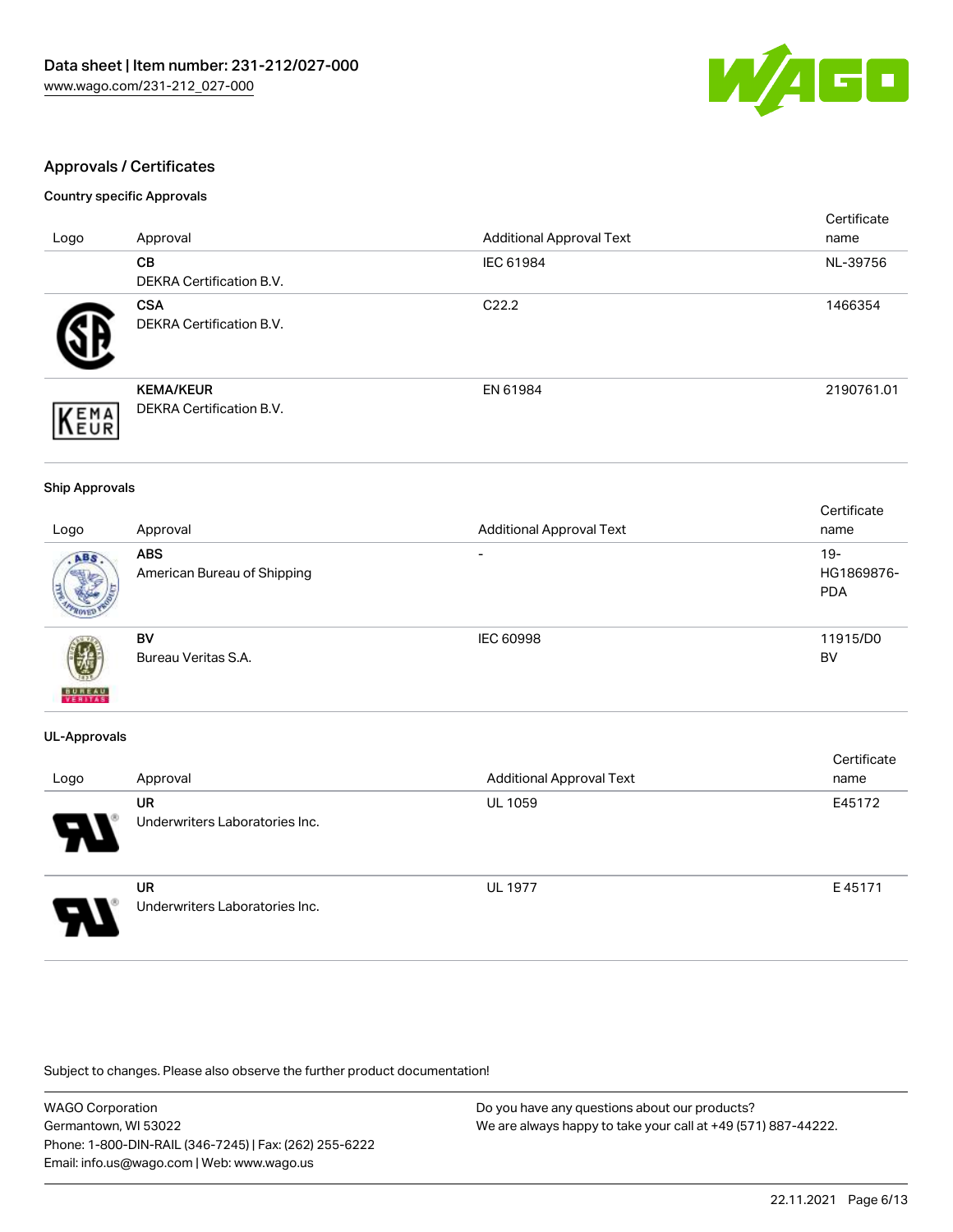

### **Counterpart**



### Item no.731-612

1-conductor male connector; CAGE CLAMP®; 2.5 mm²; Pin spacing 7.5 mm; 12-pole; 2,50 mm²; gray [www.wago.com/731-612](https://www.wago.com/731-612)



### Item no.231-242/001-000

| Male header; 12-pole; THT; 1.0 x 1.0 mm solder pin; straight; pin spacing 7.5 mm; gray | 000 |  |
|----------------------------------------------------------------------------------------|-----|--|
|                                                                                        |     |  |



### Item no.231-842/001-000

THT male header; 1.0 x 1.0 mm solder pin; angled; Pin spacing 7.5 mm; 12-pole; gray

[www.wago.com/231-842/001-](https://www.wago.com/231-842/001-000) [000](https://www.wago.com/231-842/001-000)

[www.wago.com/231-242/001-](https://www.wago.com/231-242/001-000)

### Optional accessories

| ٦<br>۰.<br>v<br>w<br>×<br>۹<br>M.<br> |
|---------------------------------------|
|---------------------------------------|

| Cover           |                                                                                                                        |                      |
|-----------------|------------------------------------------------------------------------------------------------------------------------|----------------------|
|                 | Item no.: 231-668<br>Lockout caps; for covering unused clamping units; gray                                            | www.wago.com/231-668 |
| Tools           |                                                                                                                        |                      |
| Operating tool  |                                                                                                                        |                      |
|                 | Item no.: 210-657<br>Operating tool; Blade: 3.5 x 0.5 mm; with a partially insulated shaft; short; multicoloured       | www.wago.com/210-657 |
|                 | Item no.: 210-720<br>Operating tool; Blade: 3.5 x 0.5 mm; with a partially insulated shaft; multicoloured              | www.wago.com/210-720 |
|                 | Item no.: 231-131<br>Operating tool; made of insulating material; 1-way; loose; white                                  | www.wago.com/231-131 |
|                 | Item no.: 231-291<br>Operating tool; made of insulating material; 1-way; loose; red                                    | www.wago.com/231-291 |
| <b>Ferrules</b> |                                                                                                                        |                      |
| Ferrule         |                                                                                                                        |                      |
|                 | Item no.: 216-101<br>Ferrule; Sleeve for 0.5 mm <sup>2</sup> / AWG 22; uninsulated; electro-tin plated; silver-colored | www.wago.com/216-101 |
|                 | Item no.: 216-104<br>Ferrule; Sleeve for 1.5 mm <sup>2</sup> / AWG 16; uninsulated; electro-tin plated; silver-colored | www.wago.com/216-104 |
|                 | Item no.: 216-106<br>Ferrule; Sleeve for 2.5 mm <sup>2</sup> / AWG 14; uninsulated; electro-tin plated; silver-colored | www.wago.com/216-106 |
|                 |                                                                                                                        |                      |

| <b>WAGO Corporation</b>                                | Do you have any questions about our products?                 |
|--------------------------------------------------------|---------------------------------------------------------------|
| Germantown, WI 53022                                   | We are always happy to take your call at +49 (571) 887-44222. |
| Phone: 1-800-DIN-RAIL (346-7245)   Fax: (262) 255-6222 |                                                               |
| Email: info.us@wago.com   Web: www.wago.us             |                                                               |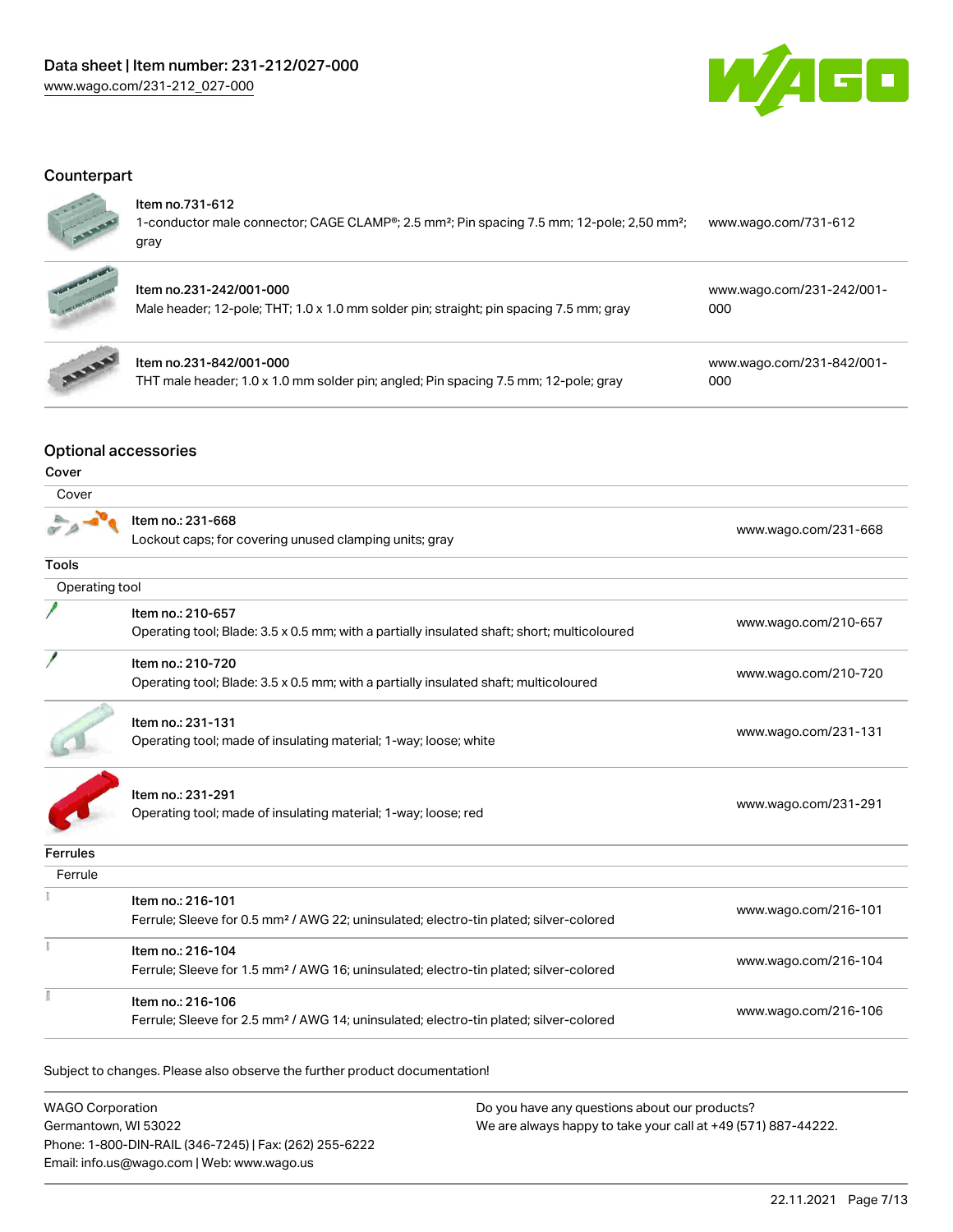### Data sheet | Item number: 231-212/027-000

[www.wago.com/231-212\\_027-000](http://www.wago.com/231-212_027-000)

Email: info.us@wago.com | Web: www.wago.us



|   | Item no.: 216-102<br>Ferrule; Sleeve for 0.75 mm <sup>2</sup> / AWG 20; uninsulated; electro-tin plated; silver-colored                                                                                                     | www.wago.com/216-102 |
|---|-----------------------------------------------------------------------------------------------------------------------------------------------------------------------------------------------------------------------------|----------------------|
|   | Item no.: 216-103<br>Ferrule; Sleeve for 1 mm <sup>2</sup> / AWG 18; uninsulated; electro-tin plated                                                                                                                        | www.wago.com/216-103 |
|   | Item no.: 216-123<br>Ferrule; Sleeve for 1 mm <sup>2</sup> / AWG 18; uninsulated; electro-tin plated; silver-colored                                                                                                        | www.wago.com/216-123 |
|   | Item no.: 216-122<br>Ferrule; Sleeve for 0.75 mm <sup>2</sup> / AWG 20; uninsulated; electro-tin plated; silver-colored                                                                                                     | www.wago.com/216-122 |
|   | Item no.: 216-124<br>Ferrule; Sleeve for 1.5 mm <sup>2</sup> / AWG 16; uninsulated; electro-tin plated                                                                                                                      | www.wago.com/216-124 |
|   | Item no.: 216-142<br>Ferrule; Sleeve for 0.75 mm <sup>2</sup> / 18 AWG; uninsulated; electro-tin plated; electrolytic copper; gastight<br>crimped; acc. to DIN 46228, Part 1/08.92                                          | www.wago.com/216-142 |
|   | Item no.: 216-132<br>Ferrule; Sleeve for 0.34 mm <sup>2</sup> / AWG 24; uninsulated; electro-tin plated                                                                                                                     | www.wago.com/216-132 |
|   | Item no.: 216-121<br>Ferrule; Sleeve for 0.5 mm <sup>2</sup> / AWG 22; uninsulated; electro-tin plated; silver-colored                                                                                                      | www.wago.com/216-121 |
|   | Item no.: 216-143<br>Ferrule; Sleeve for 1 mm <sup>2</sup> / AWG 18; uninsulated; electro-tin plated; electrolytic copper; gastight<br>crimped; acc. to DIN 46228, Part 1/08.92                                             | www.wago.com/216-143 |
|   | Item no.: 216-131<br>Ferrule; Sleeve for 0.25 mm <sup>2</sup> / AWG 24; uninsulated; electro-tin plated; silver-colored                                                                                                     | www.wago.com/216-131 |
|   | Item no.: 216-141<br>Ferrule; Sleeve for 0.5 mm <sup>2</sup> / 20 AWG; uninsulated; electro-tin plated; electrolytic copper; gastight<br>crimped; acc. to DIN 46228, Part 1/08.92                                           | www.wago.com/216-141 |
|   | Item no.: 216-152<br>Ferrule; Sleeve for 0.34 mm <sup>2</sup> / AWG 24; uninsulated; electro-tin plated                                                                                                                     | www.wago.com/216-152 |
|   | Item no.: 216-203<br>Ferrule; Sleeve for 1 mm <sup>2</sup> / AWG 18; insulated; electro-tin plated; red                                                                                                                     | www.wago.com/216-203 |
|   | Item no.: 216-202<br>Ferrule; Sleeve for 0.75 mm <sup>2</sup> / 18 AWG; insulated; electro-tin plated; gray                                                                                                                 | www.wago.com/216-202 |
|   | Item no.: 216-151<br>Ferrule; Sleeve for 0.25 mm <sup>2</sup> / AWG 24; uninsulated; electro-tin plated                                                                                                                     | www.wago.com/216-151 |
| Â | Item no.: 216-204<br>Ferrule; Sleeve for 1.5 mm <sup>2</sup> / AWG 16; insulated; electro-tin plated; black                                                                                                                 | www.wago.com/216-204 |
|   | Item no.: 216-144<br>Ferrule; Sleeve for 1.5 mm <sup>2</sup> / AWG 16; uninsulated; electro-tin plated; electrolytic copper; gastight<br>crimped; acc. to DIN 46228, Part 1/08.92; silver-colored                           | www.wago.com/216-144 |
|   | Item no.: 216-201<br>Ferrule; Sleeve for 0.5 mm <sup>2</sup> / 20 AWG; insulated; electro-tin plated; white                                                                                                                 | www.wago.com/216-201 |
|   | Subject to changes. Please also observe the further product documentation!                                                                                                                                                  |                      |
|   | <b>WAGO Corporation</b><br>Do you have any questions about our products?<br>Germantown, WI 53022<br>We are always happy to take your call at +49 (571) 887-44222.<br>Phone: 1-800-DIN-RAIL (346-7245)   Fax: (262) 255-6222 |                      |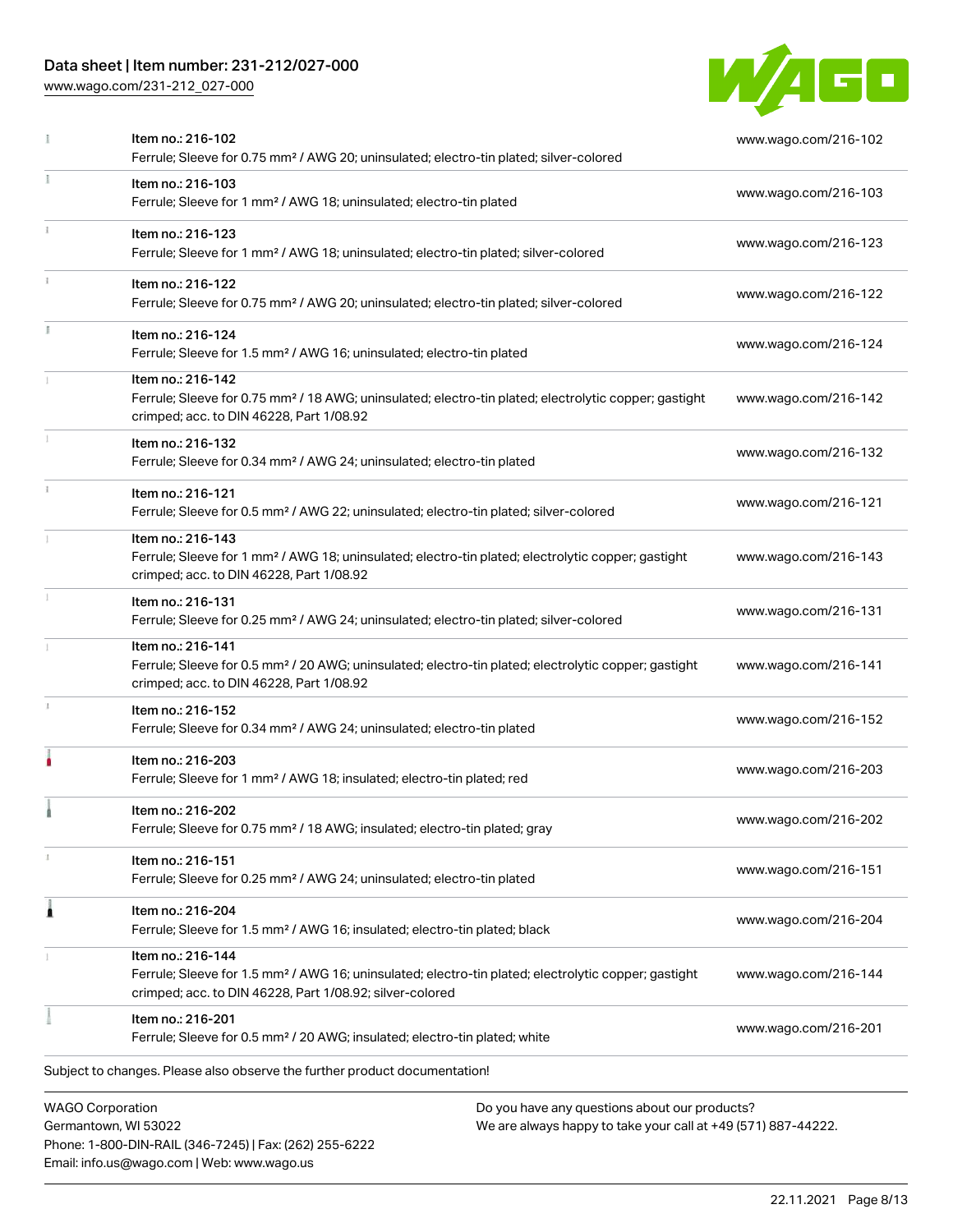### Data sheet | Item number: 231-212/027-000

[www.wago.com/231-212\\_027-000](http://www.wago.com/231-212_027-000)



|                            | Item no.: 216-223<br>Ferrule; Sleeve for 1 mm <sup>2</sup> / AWG 18; insulated; electro-tin plated; red                                                                                                 | www.wago.com/216-223 |
|----------------------------|---------------------------------------------------------------------------------------------------------------------------------------------------------------------------------------------------------|----------------------|
|                            | Item no.: 216-241<br>Ferrule; Sleeve for 0.5 mm <sup>2</sup> / 20 AWG; insulated; electro-tin plated; electrolytic copper; gastight<br>crimped; acc. to DIN 46228, Part 4/09.90; white                  | www.wago.com/216-241 |
|                            | Item no.: 216-242<br>Ferrule; Sleeve for 0.75 mm <sup>2</sup> / 18 AWG; insulated; electro-tin plated; electrolytic copper; gastight<br>crimped; acc. to DIN 46228, Part 4/09.90; gray                  | www.wago.com/216-242 |
|                            | Item no.: 216-222<br>Ferrule; Sleeve for 0.75 mm <sup>2</sup> / 18 AWG; insulated; electro-tin plated; gray                                                                                             | www.wago.com/216-222 |
|                            | Item no.: 216-221<br>Ferrule; Sleeve for 0.5 mm <sup>2</sup> / 20 AWG; insulated; electro-tin plated; white                                                                                             | www.wago.com/216-221 |
| 1                          | Item no.: 216-224<br>Ferrule; Sleeve for 1.5 mm <sup>2</sup> / AWG 16; insulated; electro-tin plated; black                                                                                             | www.wago.com/216-224 |
|                            | Item no.: 216-243<br>Ferrule; Sleeve for 1 mm <sup>2</sup> / AWG 18; insulated; electro-tin plated; electrolytic copper; gastight crimped; www.wago.com/216-243<br>acc. to DIN 46228, Part 4/09.90; red |                      |
| 1                          | Item no.: 216-244<br>Ferrule; Sleeve for 1.5 mm <sup>2</sup> / AWG 16; insulated; electro-tin plated; electrolytic copper; gastight<br>crimped; acc. to DIN 46228, Part 4/09.90; black                  | www.wago.com/216-244 |
|                            | Item no.: 216-263<br>Ferrule; Sleeve for 1 mm <sup>2</sup> / AWG 18; insulated; electro-tin plated; electrolytic copper; gastight crimped; www.wago.com/216-263<br>acc. to DIN 46228, Part 4/09.90; red |                      |
| Â                          | Item no.: 216-264<br>Ferrule; Sleeve for 1.5 mm <sup>2</sup> / AWG 16; insulated; electro-tin plated; electrolytic copper; gastight<br>crimped; acc. to DIN 46228, Part 4/09.90; black                  | www.wago.com/216-264 |
| 1                          | Item no.: 216-284<br>Ferrule; Sleeve for 1.5 mm <sup>2</sup> / AWG 16; insulated; electro-tin plated; electrolytic copper; gastight<br>crimped; acc. to DIN 46228, Part 4/09.90; black                  | www.wago.com/216-284 |
|                            | Item no.: 216-262<br>Ferrule; Sleeve for 0.75 mm <sup>2</sup> / 18 AWG; insulated; electro-tin plated; electrolytic copper; gastight<br>crimped; acc. to DIN 46228, Part 4/09.90; gray                  | www.wago.com/216-262 |
|                            | Item no.: 216-301<br>Ferrule; Sleeve for 0.25 mm <sup>2</sup> / AWG 24; insulated; electro-tin plated; yellow                                                                                           | www.wago.com/216-301 |
|                            | Item no.: 216-321<br>Ferrule; Sleeve for 0.25 mm <sup>2</sup> / AWG 24; insulated; electro-tin plated; yellow                                                                                           | www.wago.com/216-321 |
|                            | Item no.: 216-322<br>Ferrule; Sleeve for 0.34 mm <sup>2</sup> / 22 AWG; insulated; electro-tin plated; green                                                                                            | www.wago.com/216-322 |
|                            | Item no.: 216-302<br>Ferrule; Sleeve for 0.34 mm <sup>2</sup> / 22 AWG; insulated; electro-tin plated; light turquoise                                                                                  | www.wago.com/216-302 |
| <b>Testing accessories</b> |                                                                                                                                                                                                         |                      |
|                            | <b>Testing accessories</b>                                                                                                                                                                              |                      |

Subject to changes. Please also observe the further product documentation!

| <b>WAGO Corporation</b>                                |
|--------------------------------------------------------|
| Germantown, WI 53022                                   |
| Phone: 1-800-DIN-RAIL (346-7245)   Fax: (262) 255-6222 |
| Email: info.us@wago.com   Web: www.wago.us             |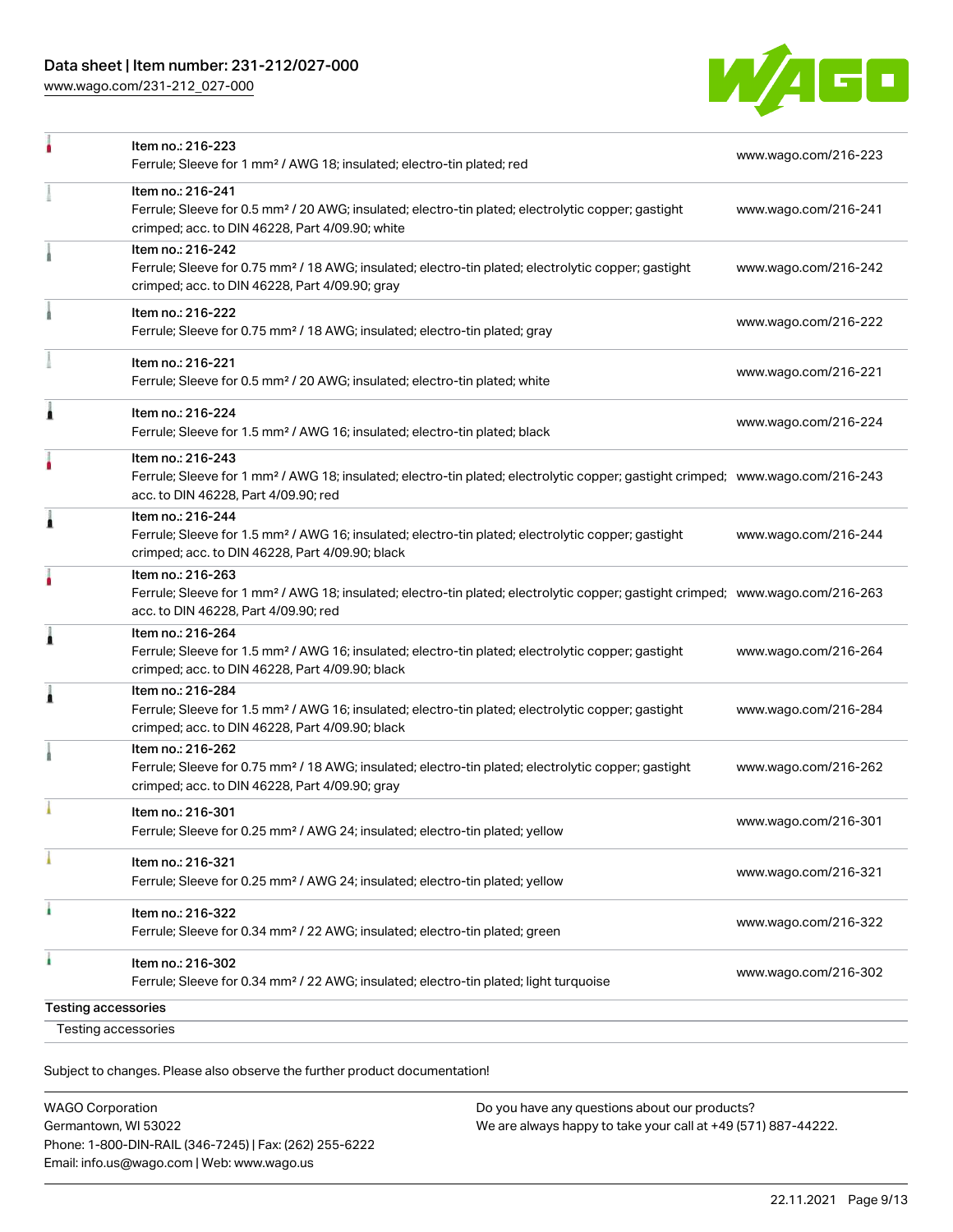[www.wago.com/231-212\\_027-000](http://www.wago.com/231-212_027-000)



Item no.: 210-136 Test plug; 2 mm Ø; with 500 mm cable [www.wago.com/210-136](http://www.wago.com/210-136)



|                                                         | Item no.: 231-662<br>Test plugs for female connectors; for 7.5 mm and 7.62 mm pin spacing; 2,50 mm <sup>2</sup> ; light gray                                                                   |            |                      | www.wago.com/231-662 |
|---------------------------------------------------------|------------------------------------------------------------------------------------------------------------------------------------------------------------------------------------------------|------------|----------------------|----------------------|
| Marking accessories                                     |                                                                                                                                                                                                |            |                      |                      |
| Marking strip                                           |                                                                                                                                                                                                |            |                      |                      |
|                                                         | Item no.: 210-331/750-202<br>Marking strips; as a DIN A4 sheet; MARKED; 1-16 (100x); Height of marker strip: 2.3 mm/0.091 in; Strip<br>length 182 mm; Horizontal marking; Self-adhesive; white |            | /750-202             | www.wago.com/210-331 |
|                                                         | Item no.: 210-332/750-020<br>Marking strips; as a DIN A4 sheet; MARKED; 1-20 (80x); Height of marker strip: 3 mm; Strip length 182<br>mm; Horizontal marking; Self-adhesive; white             |            | /750-020             | www.wago.com/210-332 |
| Insulations stops                                       |                                                                                                                                                                                                |            |                      |                      |
| Insulation stop                                         |                                                                                                                                                                                                |            |                      |                      |
|                                                         | Item no.: 231-673<br>Insulation stop; 0.08-0.2 mm <sup>2</sup> / 0.2 mm <sup>2</sup> "s"; white                                                                                                |            |                      | www.wago.com/231-673 |
|                                                         | Item no.: 231-674<br>Insulation stop; 0.25 - 0.5 mm <sup>2</sup> ; light gray                                                                                                                  |            |                      | www.wago.com/231-674 |
|                                                         | Item no.: 231-675<br>Insulation stop; 0.75 - 1 mm <sup>2</sup> ; dark gray                                                                                                                     |            | www.wago.com/231-675 |                      |
| <b>Downloads</b>                                        |                                                                                                                                                                                                |            |                      |                      |
| Documentation                                           |                                                                                                                                                                                                |            |                      |                      |
| <b>Additional Information</b><br>Technical explanations |                                                                                                                                                                                                | 2019 Apr 3 | pdf<br>2.0 MB        | Download             |

# CAE data

| EPLAN Data Portal 231-212/027-000 | URL | Download |
|-----------------------------------|-----|----------|
| ZUKEN Portal 231-212/027-000      | URL | Download |

Subject to changes. Please also observe the further product documentation!

WAGO Corporation Germantown, WI 53022 Phone: 1-800-DIN-RAIL (346-7245) | Fax: (262) 255-6222 Email: info.us@wago.com | Web: www.wago.us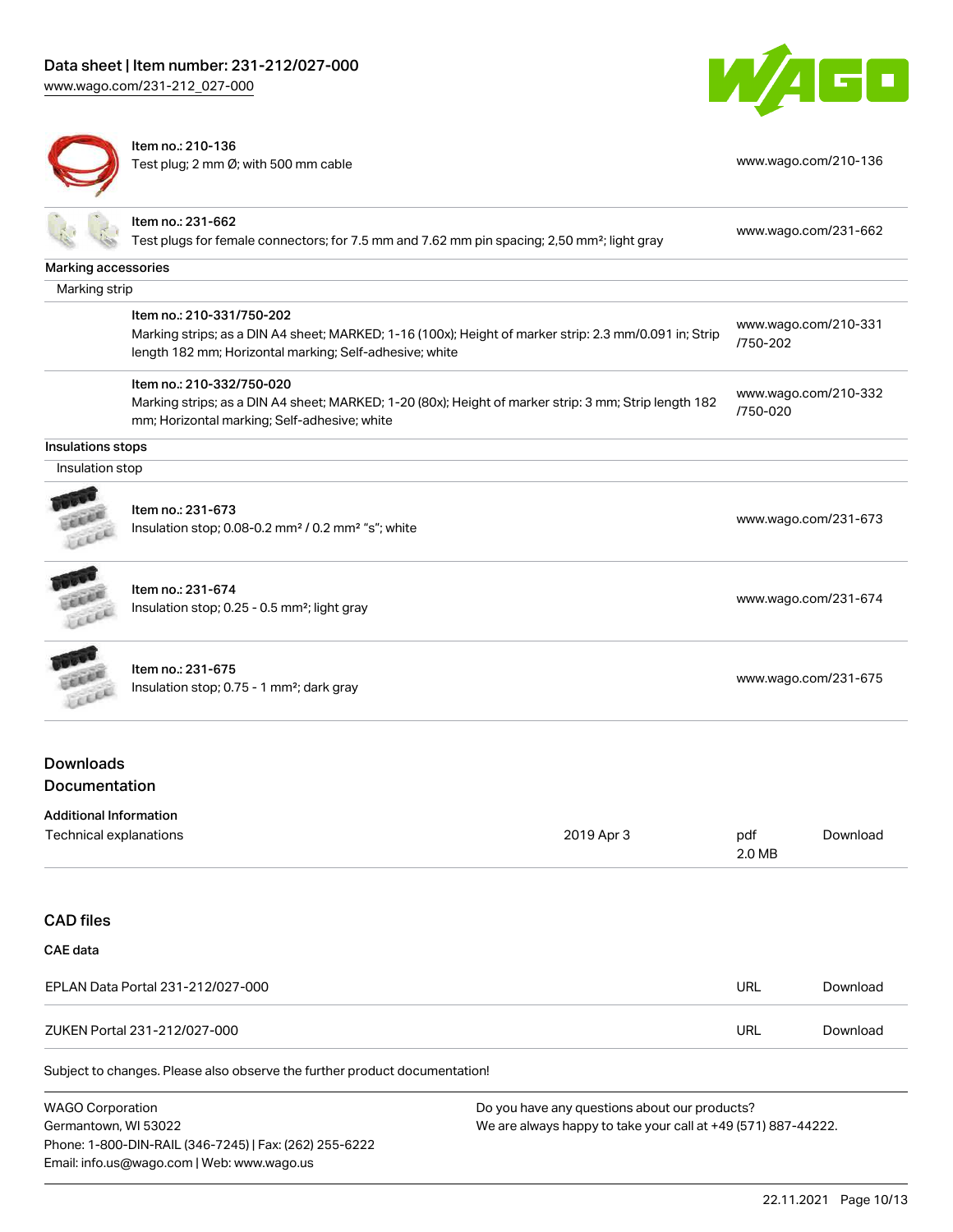

| EPLAN Data Portal 231-212/027-000                                                                                                                           | URL | Download |
|-------------------------------------------------------------------------------------------------------------------------------------------------------------|-----|----------|
| <b>CAD</b> data                                                                                                                                             |     |          |
| 2D/3D Models 231-212/027-000                                                                                                                                | URL | Download |
|                                                                                                                                                             |     |          |
| <b>Environmental Product Compliance</b>                                                                                                                     |     |          |
| <b>Compliance Search</b>                                                                                                                                    |     |          |
| Environmental Product Compliance 231-212/027-000                                                                                                            | URL | Download |
| 1-conductor female connector; CAGE CLAMP <sup>®</sup> ; 2.5 mm <sup>2</sup> ; Pin spacing 7.5 mm; 12-<br>pole; clamping collar; 2,50 mm <sup>2</sup> ; gray |     |          |

### Installation Notes



Inserting a conductor via 3.5 mm screwdriver – CAGE CLAMP® actuation parallel to conductor entry.



Inserting a conductor via 3.5 mm screwdriver – CAGE CLAMP® actuation perpendicular to conductor entry.



Inserting a conductor into CAGE CLAMP® unit via operating lever (231-291).



Inserting a conductor via operating tool.

Subject to changes. Please also observe the further product documentation!

WAGO Corporation Germantown, WI 53022 Phone: 1-800-DIN-RAIL (346-7245) | Fax: (262) 255-6222 Email: info.us@wago.com | Web: www.wago.us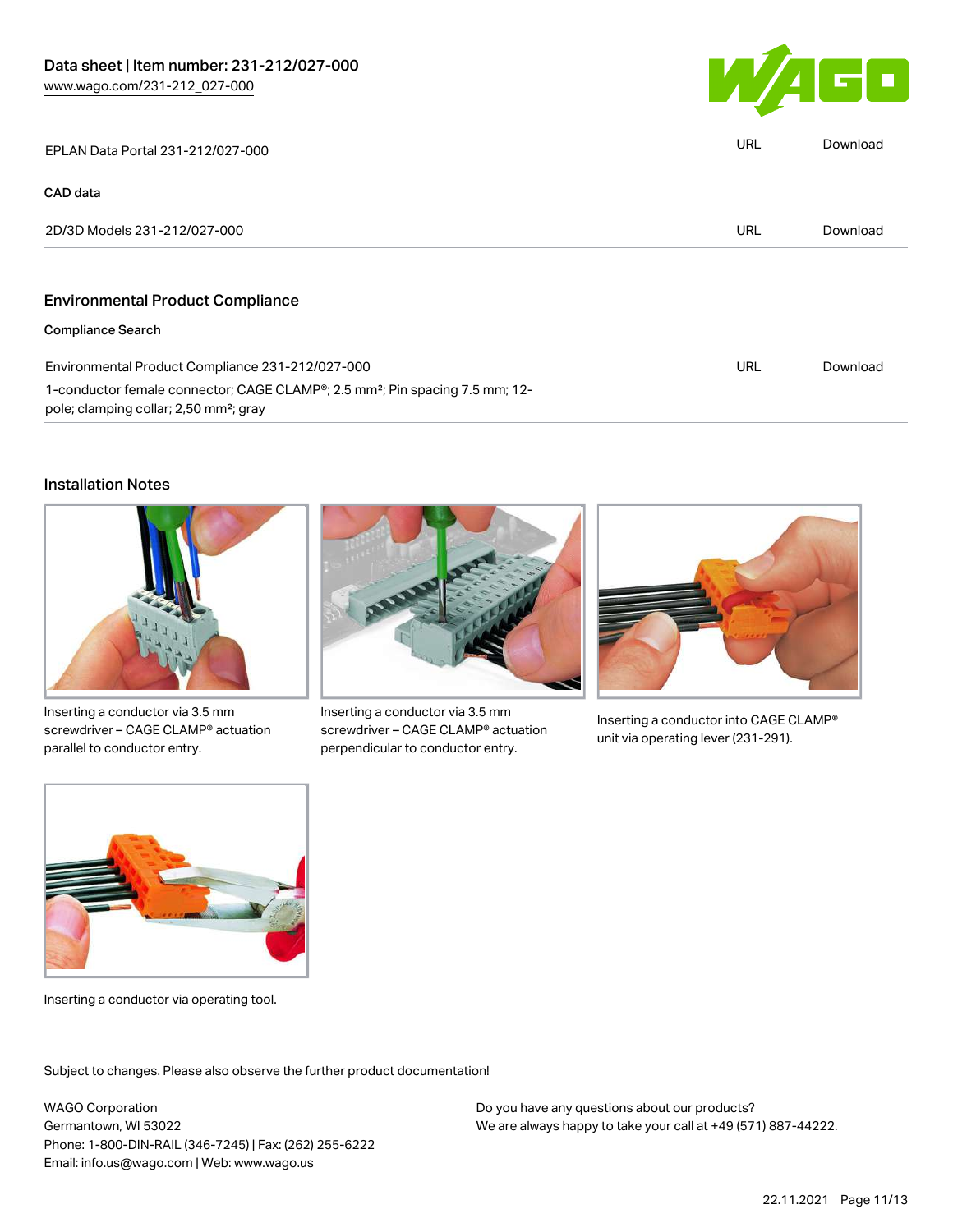



Coding a female connector by removing coding finger(s).



Testing – female connector with CAGE CLAMP®

Integrated test ports for testing perpendicular to conductor entry via 2 or 2.3 mm Ø test plug

#### Installation



Male connector with strain relief plate



Strain relief housing shown with a male connector equipped with CAGE CLAMP®

Subject to changes. Please also observe the further product documentation!

WAGO Corporation Germantown, WI 53022 Phone: 1-800-DIN-RAIL (346-7245) | Fax: (262) 255-6222 Email: info.us@wago.com | Web: www.wago.us